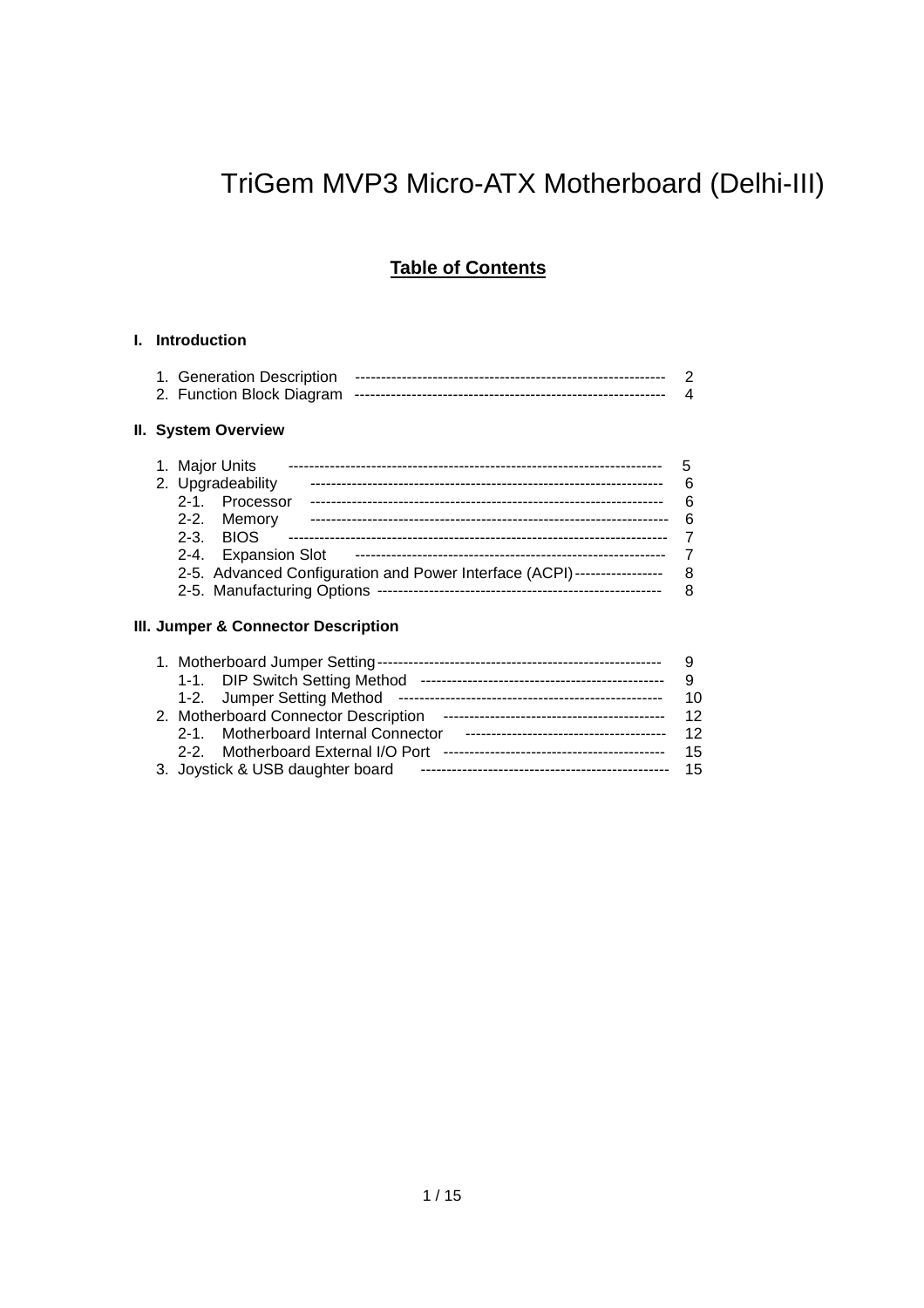## **I. Introduction**

The *Delhi-III* Micro ATX motherboard offers a time to market consumer and corporate desktop solution featuring the Pentium(R) processor with 60/66/75/83/95/100MHz front side bus and the MVP3 AGPsets in a Micro ATX low profile motherboards. In addition, the integrated graphics components have been upgraded with the AGP graphics controller and 4 or 8MB of SDRAM.

The Delhi-III motherboard was designed to be highly-minimized system cost . In this effort a smaller form factor, Micro-ATX, gives the greater space economy and more affordable systems. Integrating AGP graphics controller and SDRAM, as well as ISA audio solution onto the motherboard eliminates the need for more expensive graphic and audio add-in cards. The end result is a system platform with a primary component level of integration with translates into affordable solution for entry level users.

### **1. General description**

- ❑ Motherboard
	- Small PCB size in the Micro ATX form factor (ATX V1.2 form factor)
	- 227mm \* 244mm \* 1.6t (4 Layers)
- ❑ Processor
	- Socket 7 (321pin ZIF Socket)
	- Intel / AMD / Cyrix / IDT / IBM Pentium compatible processor support
		- Intel P54C (75/90/100/133/166/200) and P55C with MMX (166/200/233)
		- AMD K5 (75/90/100/120/133), K6 (166/200/233/266/300), and K6-2(3D) (233/266/300/333/350)
		- Cyrix 6x86 (120/133/150/166), 6x86MX (166/200/233/266), and M-II(300/333/350)
		- IDT C6 (180/200/225/240/266/300/333)
- ❑ Main Chipset
	- AGPsets PCI/AGP Controller : VIA Apollo MVP3 VT82C598MVP
	- PCI bus mastering controller, and Power management interface : VIA VT82C596 or VT82C596A
	- Graphics : ATi RAGE-3D IIc with 4 or 8MB SDRAM
	- Audio : Crystal CS4235
	- Super I/O: Winbond W83877TF
	- DC-DC Converter : SC1152
	- Clock : IMI SG745BYB (60/66/75/83/90/100MHz host clock support)

❑ Memory Configuration

- System Memory
	- Two banks of 3.3V EDO/SDRAM (168pin unbuffered DIMM) with max 256MB
- EDO/SDRAM operation in 66MHz front side bus and 100MHz SDRAM with 100MHz FSB.
- Flash Memory : Programmable 2MB Flash memory
- ❑ I/O Feature
	- Integrated standard I/O functions in the rear side
		- One multi-mode parallel port
		- One FIFO serial ports and optional port by header type
		- PS/2 style keyboard and mouse port
		- One USB port
		- Three audio jack for Line input, Speaker output and MIC input
	- Integrated standard I/O functions in the front side
		- One Joystick port
		- One USB port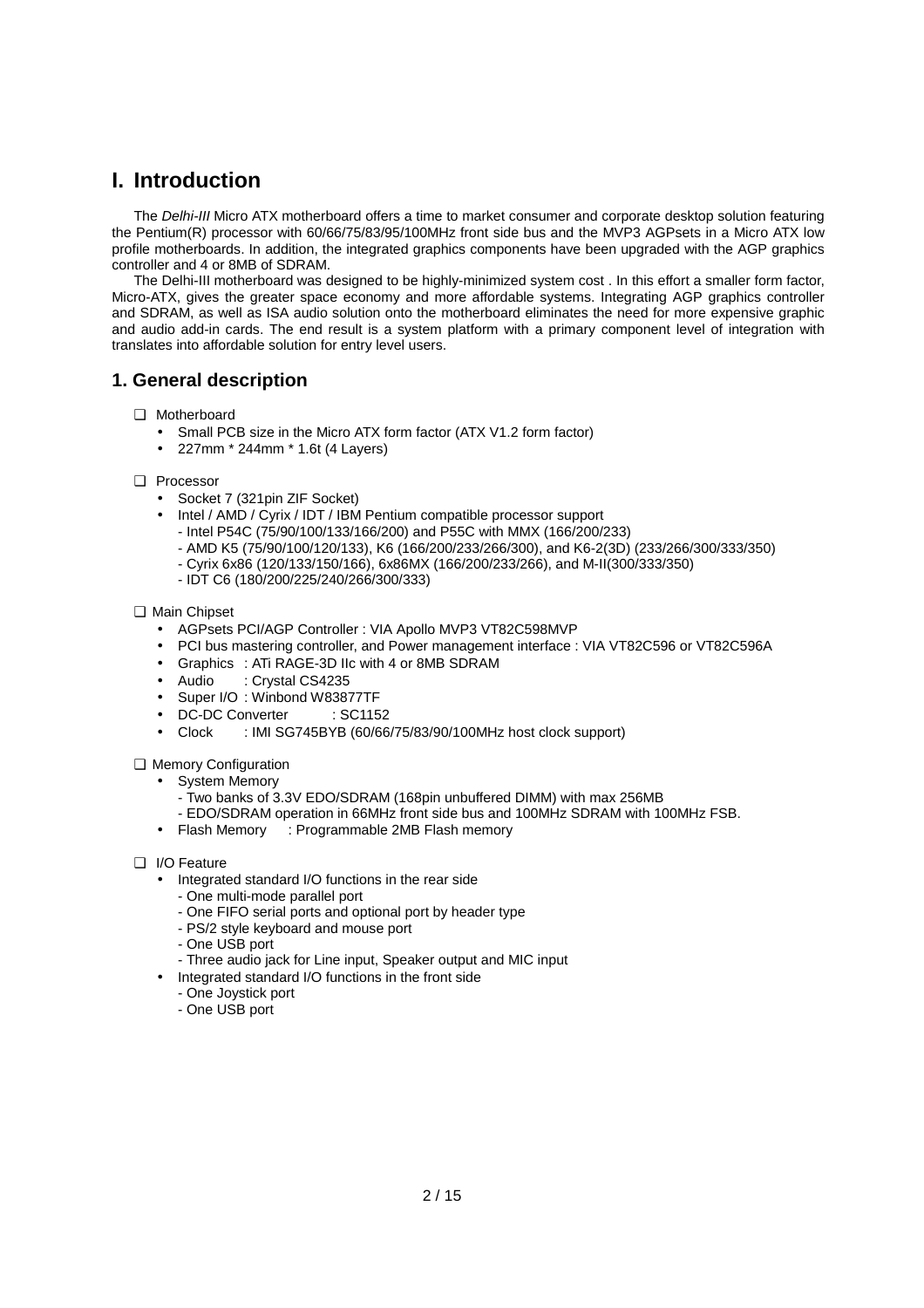❑ Audio Subsystem

- Crystal CS4235 audio controller with fully plug and play ISA compatible function
- Compatible with sound blaster, sound blaster pro, and window sound system
- Enhanced Stereo full duplex operation
- Advanced MPC3-compatible input and output mixer
- Joystick port and MPU-401 compatible MIDI interface
- ❑ Graphics Subsystem
	- General features
		- Fully PC98 compliant
		- Triple 8-bit palette DAC with gamma correction for true WYSIWYG color
		- DDC1 and DDC2B+ for plug and play monitors
		- Flexible graphics memory configuration : 4MB or 8MB SDRAM
	- 2D Acceleration
		- Hardware acceleration of Bitblt, Line Draw, Polygon / Rectangle Fill Masking, Monochrome Expansion, Panning/Scrolling, Scissoring, full ROP support and hardware cursor
		- Acceleration in 8/16/24/32bpp modes.
		- Increased display FIFO from 24 to 32 DWORDS
	- 3D Acceleration
		- Hidden surface removal using 16-bit z-buffering
		- Full support for Direct3D texture lighting
		- Dithering support in 16bpp for near 24bpp quality in less memory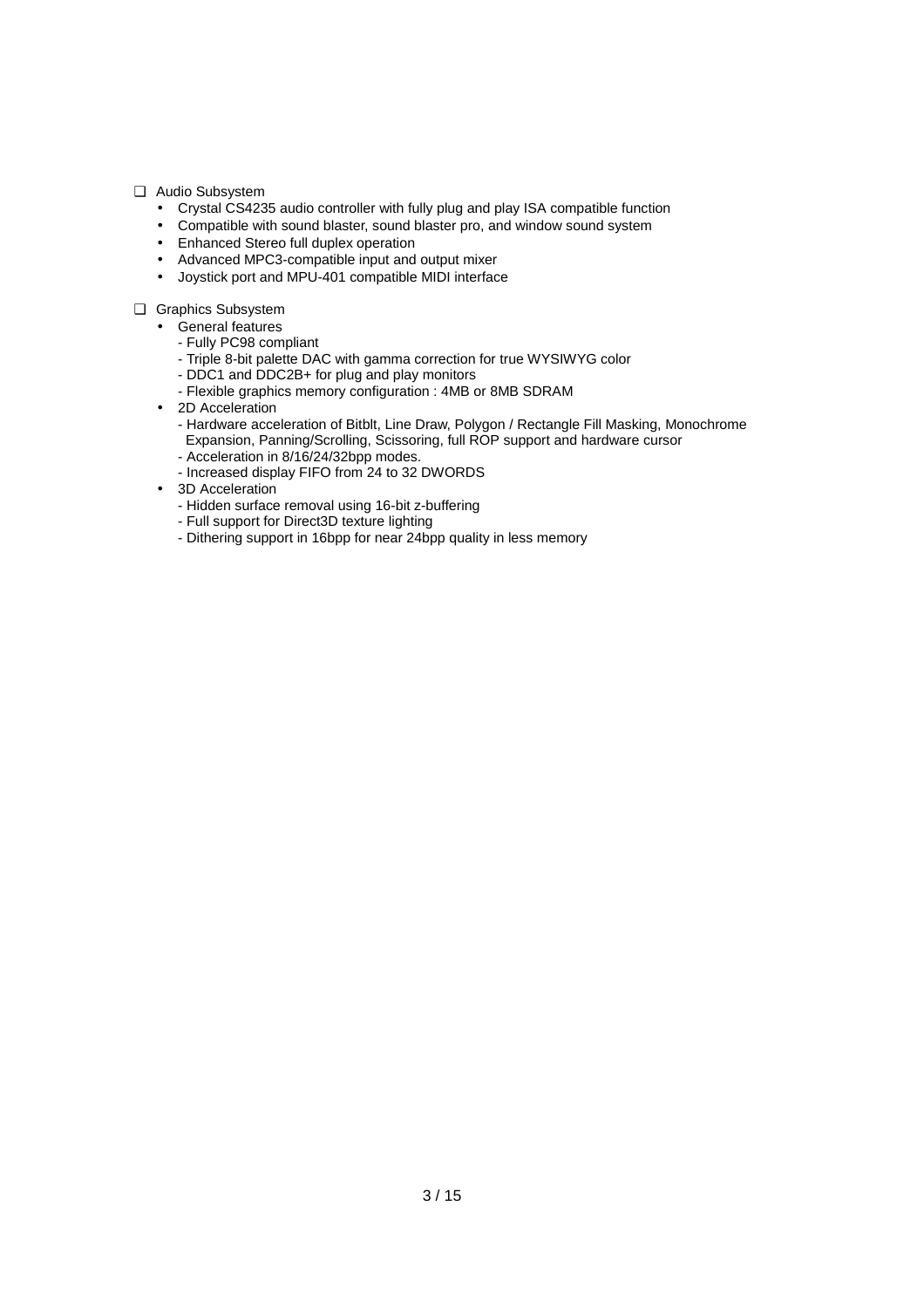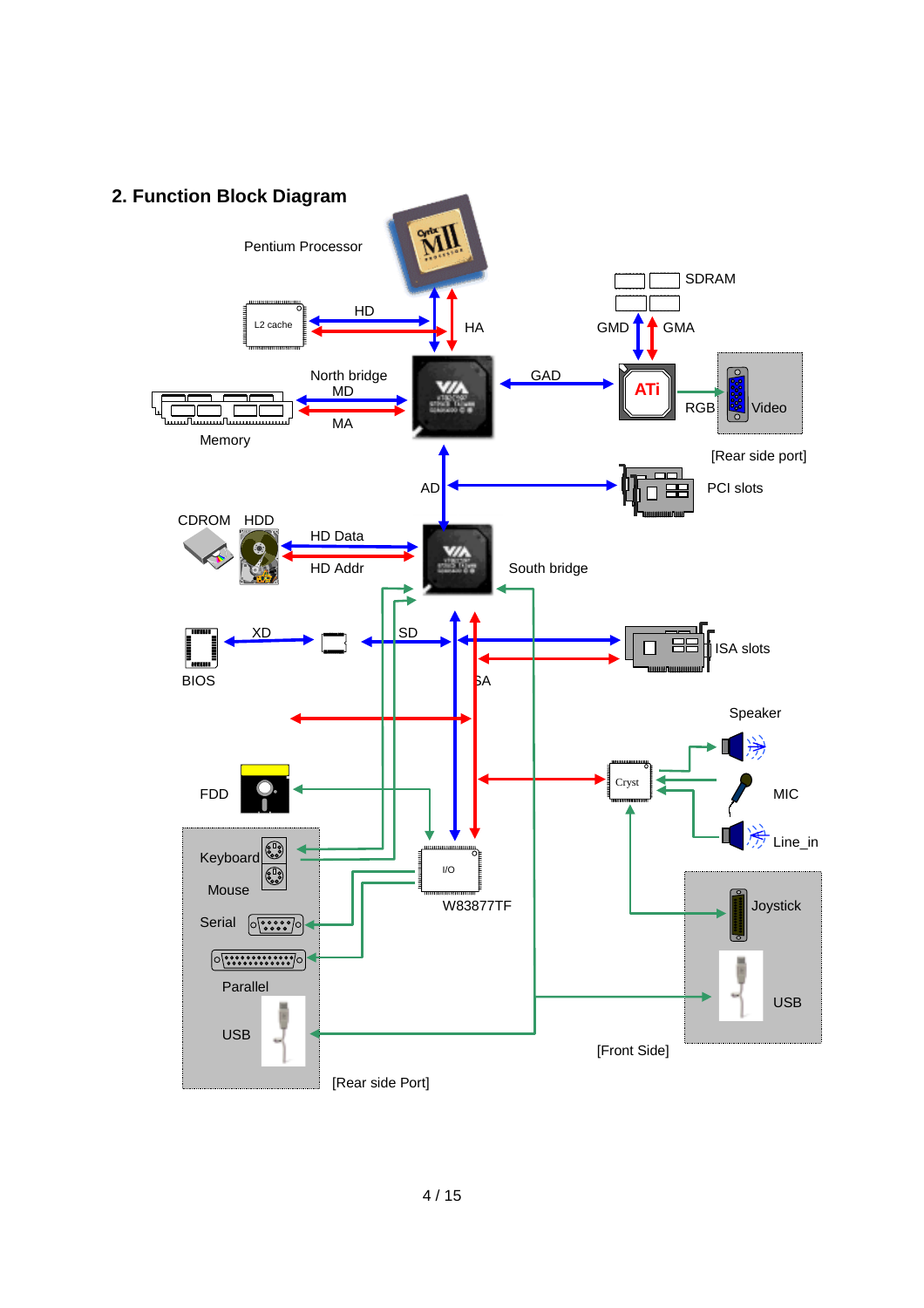## **II. System Overview**

## **1. Major Units**



Flash ROM (2MB)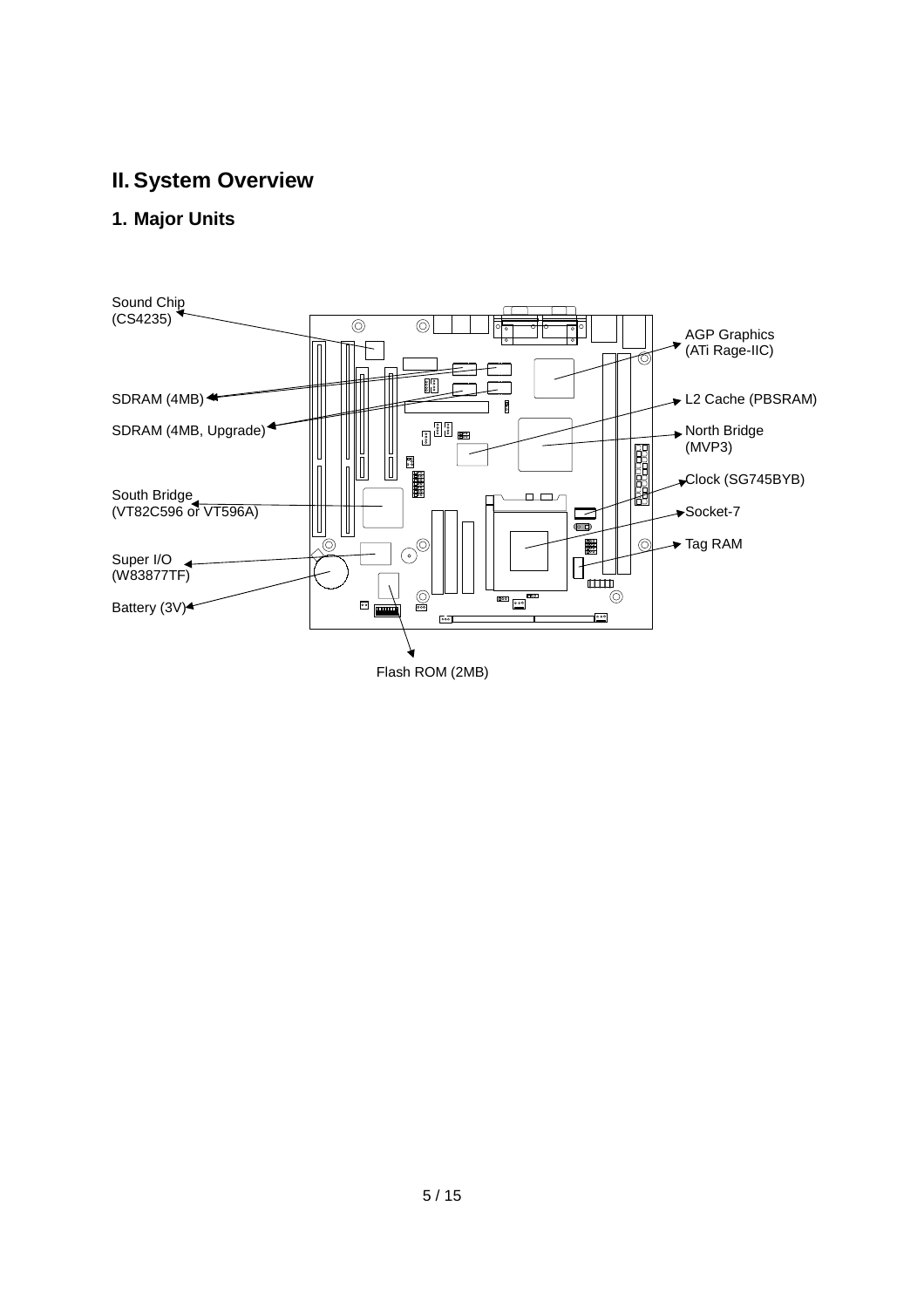### **2. Upgradeability**

#### **2-1. Processor**

Delhi-III motherboard provides the 321pin ZIF socket-7 that is backward compatible with ZIF socket-5 processors. The Pentium processor have the variable CoreVCC voltage according to the model and vendor, so the voltage regulator should be designed in the motherboard. SC1152 switching regulator offers the higher efficiency and programmability of output voltage from 2.0V to 3.5V in 100mV increments with the VID pins.

❑ Voltage selection

SC1152 DC-DC converter operates at a fixed frequency of 100KHz, providing an optimum compromise between size, efficiency and cost in the intended application areas. The output voltage can be adjusted in 100mV increment or decrement according to the VID pin status.

Output voltage = minimum 2.0V, 2.1V, 2.2V, .... 3.2V, 3.3V, 3.4V, maximum 3.5V

Especially the old Pentium processors have to operate in the single power source, so must be carefully adjusted or set within the recommended specification.

- ❑ Supported Pentium processor group
	- Intel : P54C and P55C with MMX
	- AMD : K5, K6, and K6-2 with 3D Technology
	- IBM/Cyrix : 6x86, 6x86MX, and M-II
	- IDT : WinChip C6 Processor

#### **2-2. Memory**

The motherboard has two, dual inline memory module (DIMM), minimum 16MB to maximum 256MB memory size. The BIOS can automatically detect the memory type, size, and speed through SMBUS interface between the core chipset and DIMM module.

The motherboard supports the following memory features

• 3.3V and unbuffered168-pin DIMM



- 66MHz and 100MHz unbuffered SDRAM, and also EDO DRAM
- Non-ECC memory and ECC memory support
- Single or double-sided DIMM with the following types

| DIMM size | Non-ECC memory | ECC memory     |
|-----------|----------------|----------------|
| 16MB      | 2Mbit * 64bit  | 2Mbit * 72bit  |
| 32MB      | 4Mbit * 64bit  | 4Mbit * 72bit  |
| 64MB      | 8Mbit * 64bit  | 8Mbit * 72bit  |
| 128MB     | 16Mbit * 64bit | 16Mbit * 72bit |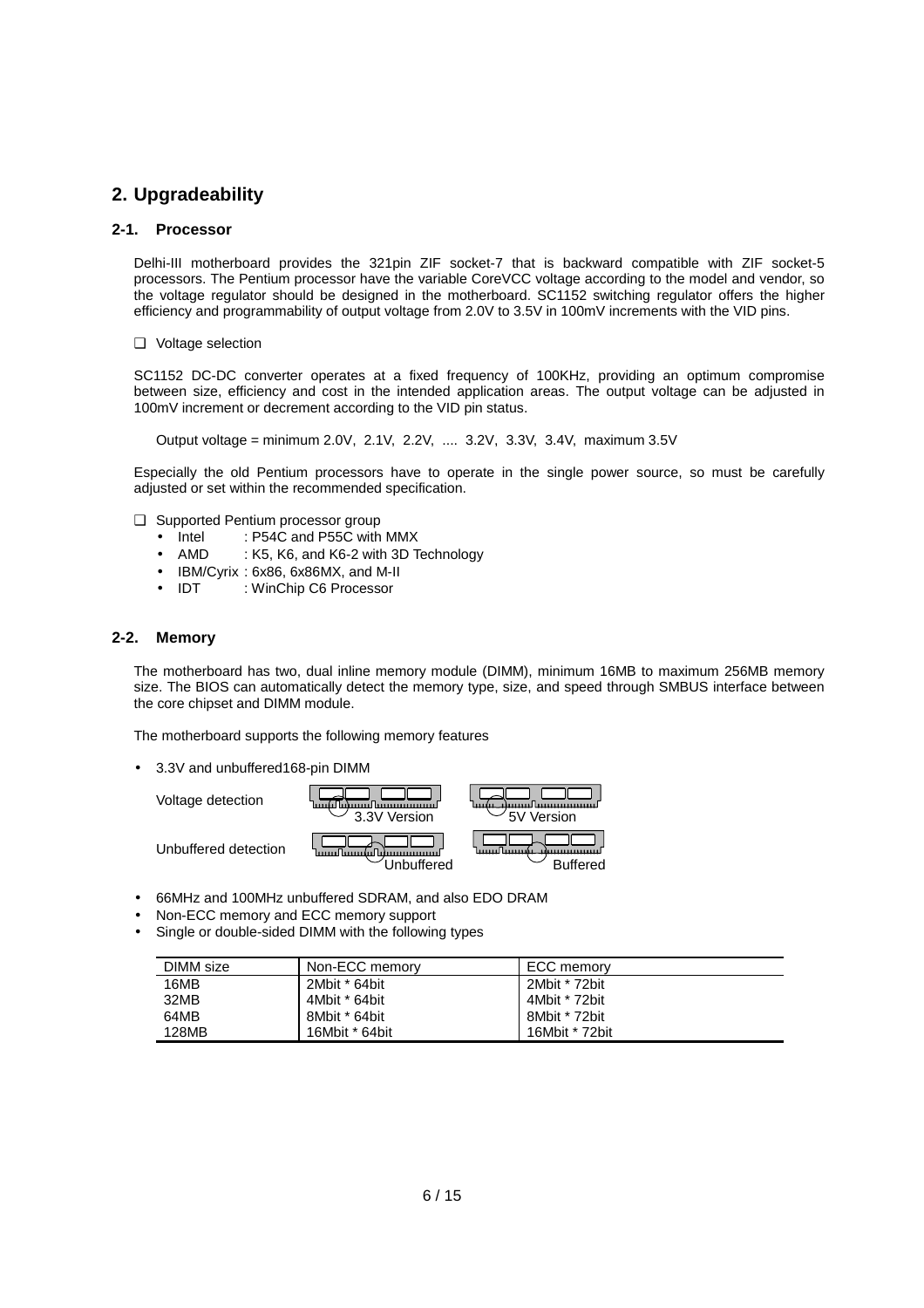#### **2-3 BIOS**

The motherboard uses a TriGem-AMI BIOS, which is stored in flash memory and can be upgraded using a diskbased program. A new version of the BIOS can be upgraded from a diskette using the Flash Memory Update utility.

❑ Flash memory organization

| Address (Hex)       | Size  | Functional description       |
|---------------------|-------|------------------------------|
| FFFF0000 - FFFFFFFF | 64KB  | Boot block                   |
| FFFA0000 - FFFEFFFF | 256KB | Main BIOS block              |
| FF9F0000 - FFF9FFFF | 8KB   | Used by BIOS (Event logging) |
| FFF9E000 - FFF9EFFF | 8KB   | OEM logo or can flash area   |
| FFF9C000 - FFF9DFFF | 16KB  | DMI configuration data, PnP, |
| FFF90000 - FFF9BFFF | 96KB  | Fault tolerant storage       |
| FFF80000 - FFF8FFFF | 64KB  | Fault tolerant backup block  |

❑ On-board device management

The BIOS can manage the devices on the motherboard over the CMOS setup menu. However the built-in AGP graphics controller can be disabled by the corresponding jumper as described Jumper Setting section later.

| Device                | <b>Description</b>       | CMOS setup menu                      | Default value |
|-----------------------|--------------------------|--------------------------------------|---------------|
| Internal Cache        | Pentium Processor        | Enable / Disable                     | Enabled       |
| <b>External Cache</b> | 64K*64 PBSRAM            | Enable / Disable                     | Enabled       |
| PS/2 Mouse            | South Bridge (VT82C596x) | Enable / Disable                     | Enabled       |
| <b>USB Function</b>   | South Bridge (VT82C596x) | Enable / Disable                     | Enabled       |
| On board Sound        | CS4235                   | Enable / Disable                     | Enabled       |
| On board FDC          | Super I/O (W83877TF)     | Auto / Enable / Disable              | Auto          |
| On board serial       | Super I/O (W83877TF)     | Auto / 3F8 / 2F8 / 3E8 / 2E8         | Auto          |
| On board parallel     | Super I/O (W83877TF)     | Auto / Disable / 378 / 278 / 3BC     | Auto          |
| On board IDE          | South Bridge (VT82C596x) | Disable / Primary / Secondary / Both | <b>Both</b>   |

#### **2-4. Expansion Slot**

The motherboard support ISA, PCI and AGP function. ISA and PCI functions are extended to the additional slot with two ISA and two PCI, and AGP function is designed in the motherboard with AGP graphics controller.

- Bus number | Device number | Function number | Device 00 00 00 00 00 00 VIA VT82C598MVP (North bridge) 00 00 01 01 00 VIA VT82C596x (South bridge) 00 07 00 PCI/ISA bridge (South bridge)<br>00 07 01 1DE bus master (South bridge) 07 01 01 IDE bus master (South bridge)<br>07 02 USB (South bridge) 00 | 07 | 02 | USB (South bridge) 00 07 03 Power management (South bridge) 01 00 00 00 ATi Rage IIC graphics controller (AGP) 00 13 00 PCI slot1 00 12 00 PCI slot2
- ❑ PCI configuration space map

❑ PCI interrupt & master number routing map

The VT82C596 PCI/ISA bridge has four programmable interrupt request input signals. Any PCI interrupt source connects to one of these interrupts signals and assigned to the free proper interrupt number by PnP BIOS.

| <br>3B.<br>INT | --<br>Lirot<br>11 J L | <b>CONG</b><br>∼ | _<br>Λ.<br>no. | ำ≏<br>∼<br>. |
|----------------|-----------------------|------------------|----------------|--------------|
|                |                       |                  |                |              |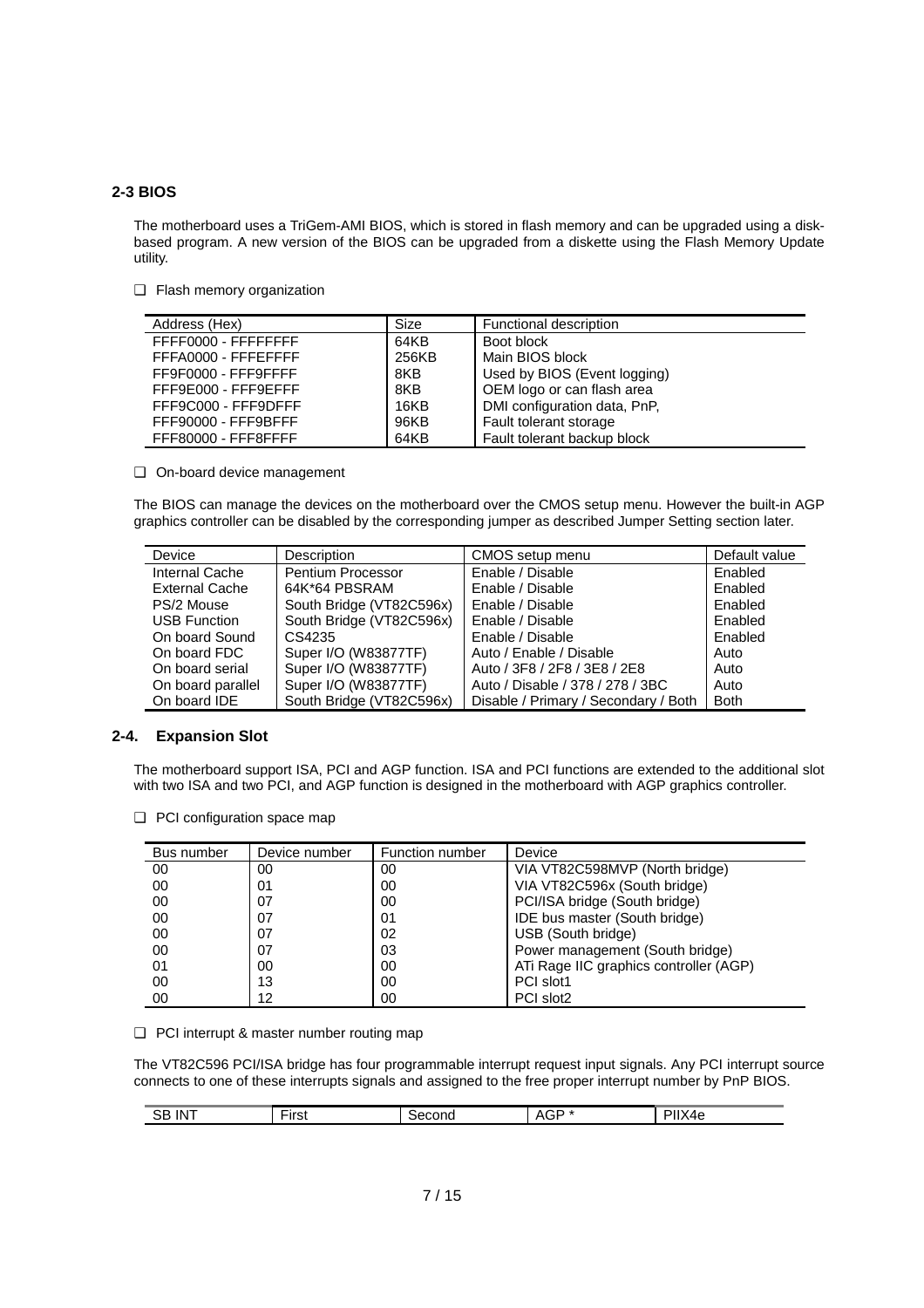| signals      | PCI slot    | PCI slot         | graphics         | USB device  |
|--------------|-------------|------------------|------------------|-------------|
| <b>PIRQA</b> | INTA        | <b>INTB</b>      | <b>INTA</b>      |             |
| <b>PIRQB</b> | <b>INTB</b> | <b>INTC</b>      |                  |             |
| <b>PIRQC</b> | <b>INTC</b> | <b>INTD</b>      |                  |             |
| <b>PIRQD</b> | <b>INTD</b> | <b>INTA</b>      |                  | <b>INTA</b> |
| Master       | REQ0        | REQ1             |                  |             |
| <b>IDSEL</b> | AD30        | AD <sub>29</sub> | AD <sub>18</sub> |             |

**∕** Note

Also AGP graphics controller does not use any PCI interrupt in the Delhi-III motherboard, because the interrupt function of AGP graphics controller was designed to disabled status. For more information, please contact the technical support team.

#### **2-5. Advanced Configuration and Power Interface (ACPI)**

The motherboard and system BIOS support the ACPI that requires an ACPI-aware operating system such as Windows-NT 5.0 or Windows 98. ACPI feature include

- Plug and play and APM functionality normally contained in the BIOS
- Power management control of individual devices : add-in cards, hard disk drives, USB devices, and Video
- A soft-off feature that enables operating system to power off the computer
- Support for multiple wakeup events
- Indication LED for normal mode (Amber), standby mode (Blinking Amber ), and suspend mode (Green) but this function is dependent on the LED logic.
- ❑ Wakeup devices and events

| Wakeup device | Wakeup events and functionality                              |
|---------------|--------------------------------------------------------------|
| Power switch  | Wakeup from Power-off status and power-off function          |
| LAN           | Wakeup from power-off status                                 |
| Modem         | Wakeup from power-off status                                 |
| Thermal event | Wakeup from power-off status                                 |
| Sleep button  | Wakeup from power-off status and go to suspend mode (option) |

#### **2-6. Manufacturing Options**

The motherboard has several manufacturing option according to OEM/ODM requirement. Make sure that these options can be applied in the assembly stage, and it's impossible to upgrade or change in the customer field.

| Option items        | Selectable functionality          | Feature changes                |
|---------------------|-----------------------------------|--------------------------------|
| Joystick port       | Front side / Rear side            | Use additional board or not    |
| USB port            | Front side / Rear side            | Use additional board or not    |
| <b>LM78</b>         | Installation / No device built-in | H/W sensor on LDCM             |
| Graphics controller | Rage-IIc / Rage pro               | AGP mode (1x or 2x)            |
| Graphics memory     | 4MB / 8MB                         | Two / four SDRAM configuration |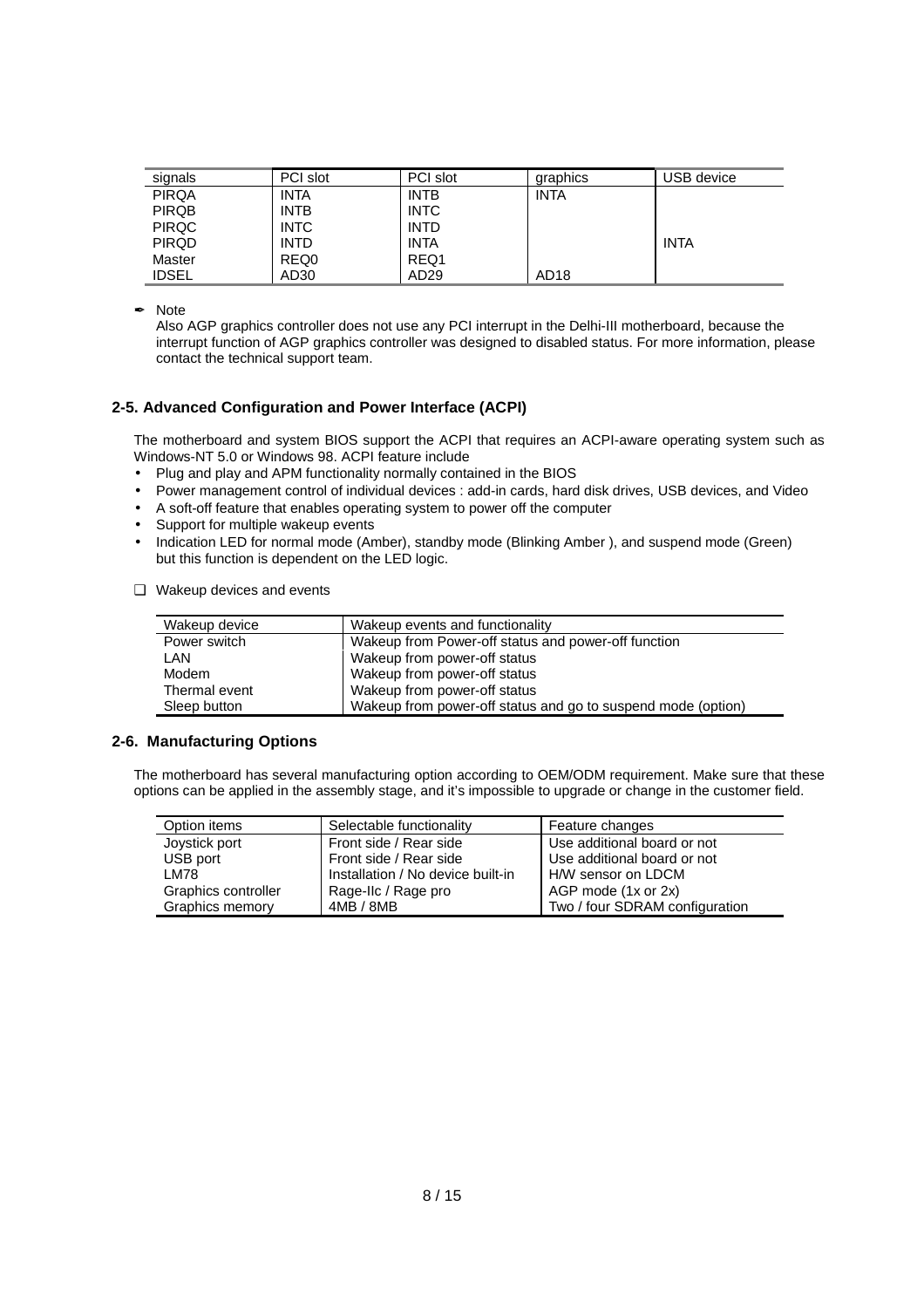## **III. Jumper & Connector Description**

## **1. Motherboard Jumper Setting**

## **1-1. DIP Switch Setting Method**

#### ❑ CPU CoreVCC set

| CoreVCC | SW <sub>1</sub> | SW <sub>2</sub> | SW <sub>3</sub> | SW <sub>4</sub> |
|---------|-----------------|-----------------|-----------------|-----------------|
| 2 2V    | ∩FF             |                 | OFF             | ∩FF             |
| 2.5V    |                 | OFF             | ΩN              | OFF             |
| 2 7V    |                 | וחר             |                 | ∩FF             |
| 2.8V    | NFF             | OFF             | OFF             |                 |
| 2.9V    |                 | OFF             | OFF             |                 |
| 3.2V    | าFF             | OFF             |                 |                 |
| 3.3V    |                 | OFF             |                 |                 |
| 3.4V    | )FF             |                 |                 |                 |
| 3.5V    |                 |                 |                 |                 |



☞ To set the CoreVCC correctly, please refer the CPU specification sheet and set J15 together.

| <b>CPU Vendor</b> | <b>CPU Model</b>          | CoreVCC    | <b>IOVCC</b> | Remarks           |
|-------------------|---------------------------|------------|--------------|-------------------|
| Intel             | <b>P54C/P54CS</b>         | 3.5V (VRE) | <b>IOVCC</b> | $IOVCC = CoreVCC$ |
|                   |                           | 3.4V (STD) | <b>IOVCC</b> | $IOVCC = CoreVCC$ |
|                   | P55C-MMX                  | 2.8V       | 3.3V         |                   |
| AMD               | K5                        | 3.5V (VRE) | <b>IOVCC</b> | $IOVCC = CoreVCC$ |
|                   |                           | 3.4V (STD) | <b>IOVCC</b> | $IOVCC = CoreVCC$ |
|                   | K6-PR233 (0.35um)         | 3.2V       | 3.3V         |                   |
|                   | K6-166/200 (0.35um)       | 2.9V       | 3.3V         |                   |
|                   | K6-233/266/300 (0.25um)   | 2.2V       | 3.3V         |                   |
|                   | K6-2-300/333/350 (0.25um) | 2.2V       | 3.3V         |                   |
| <b>IBM/Cyrix</b>  | 6x86                      | 3.5V (VRE) | <b>IOVCC</b> | $IOVCC = CoreVCC$ |
|                   | 6x86MX                    | 2.9V       | 3.3V         |                   |
|                   | M-II                      | 2.9V       | 3.3V         |                   |
| IDT               | WinChip C6 (0.35um)       | 3.5V       | <b>IOVCC</b> | $IOVCC = CoreVCC$ |
|                   |                           | 3.3V       | <b>IOVCC</b> | $IOVCC = CoreVCC$ |
|                   | WinChip 2-3D (0.25um)     | 2.8V       | 3.3V         |                   |

 OFF ON 8 7 6 5 4 2 2

**Freeman** 

#### ❑ Other functionality

| DIP Switch      | <b>Function</b>          | JΝ                            | OFF                          |
|-----------------|--------------------------|-------------------------------|------------------------------|
| SW <sub>5</sub> | <b>CMOS RAM function</b> | Clear CMOS RAM                | Enable write/save            |
| SW <sub>6</sub> | Password function        | Clear password                | Enable password              |
| SW <sub>7</sub> | CMOS setup function      | Disable to edit CMOS contents | Enable to edit CMOS contents |
| SW <sub>8</sub> | FDD write protect        | Disable to write data         | Enable to write data         |
|                 |                          | to Floppy disk                | to Floppy disk               |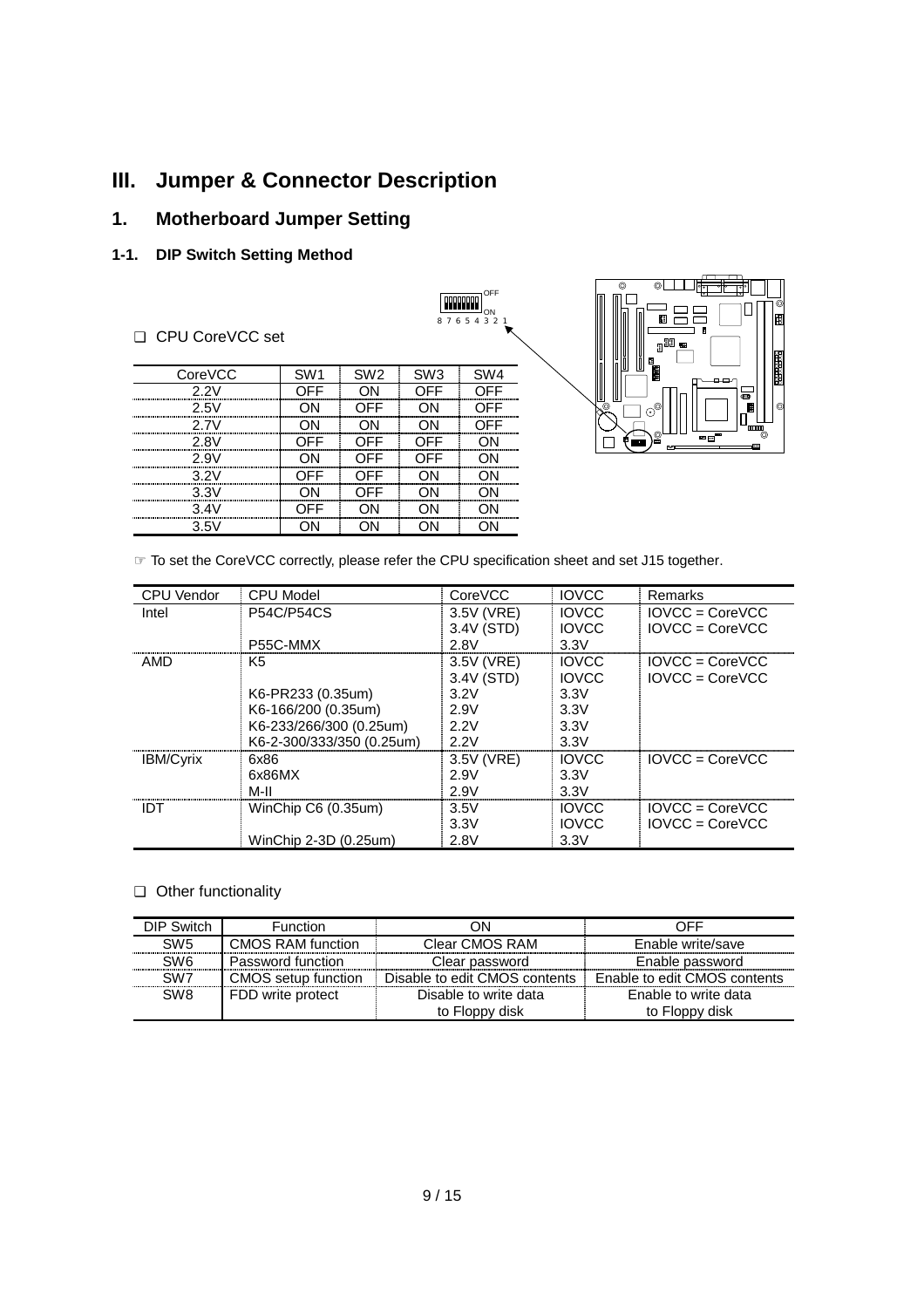#### **1-2. Jumper Setting Method**

#### ❑ IOVCC set

This jumper is used for set of the CPU voltage like as the CoreVCC set. Mostly the Pentium processor uses two kind of power source - CoreVCC and IOVCC, and the corresponding voltage level should be adjusted as recommended in the CPU specification.

| ╺    |                                              |
|------|----------------------------------------------|
| -    | ∵sinale CPL∟<br>$INCC =$<br>CorollCC<br>ırce |
| 7.7. | $IOVCC = 3.3V$<br>dual CPU<br>power source   |



#### ❑ AGP graphics device function

This jumper does set the functionality of the built-in AGP graphics controller

| '10           | AGP device functionality                                 |  |  |  |  |
|---------------|----------------------------------------------------------|--|--|--|--|
|               | Disable AGP graphics controller built in the motherboard |  |  |  |  |
| 2-3 (default) | Enable AGP graphics controller built in the motherboard  |  |  |  |  |

#### ❑ L2 cache functionality

#### This jumper does set the functionality of L2 cache

|                      | . cache functionalitv |
|----------------------|-----------------------|
| $1 - 2$<br>(detault) | Interleave mode       |
| ה ה                  | inear mode            |

#### ❑ OEM/ODM selector

These jumpers (J7 & J8) will be optional parts for the OEM/ODM logo message selector.

#### ❑ Memory Clock Selector

These jumpers can set the frequency of the DIMM memory (66, 75, 83, 90, and 100MHz ) *For the proper operation, these jumpers should be set together.*

| 116     | DIMM Module Frequency<br>selector                     | Memo                                 |
|---------|-------------------------------------------------------|--------------------------------------|
| 2-2<br> | 66MHz Only                                            | <b>66MHz &amp; 100MHz SDRAM, EDO</b> |
|         | CPL.<br>⊑clock (66/75/83/90/100MHz)<br>l on<br>Denend | SDRAM<br>100MHz                      |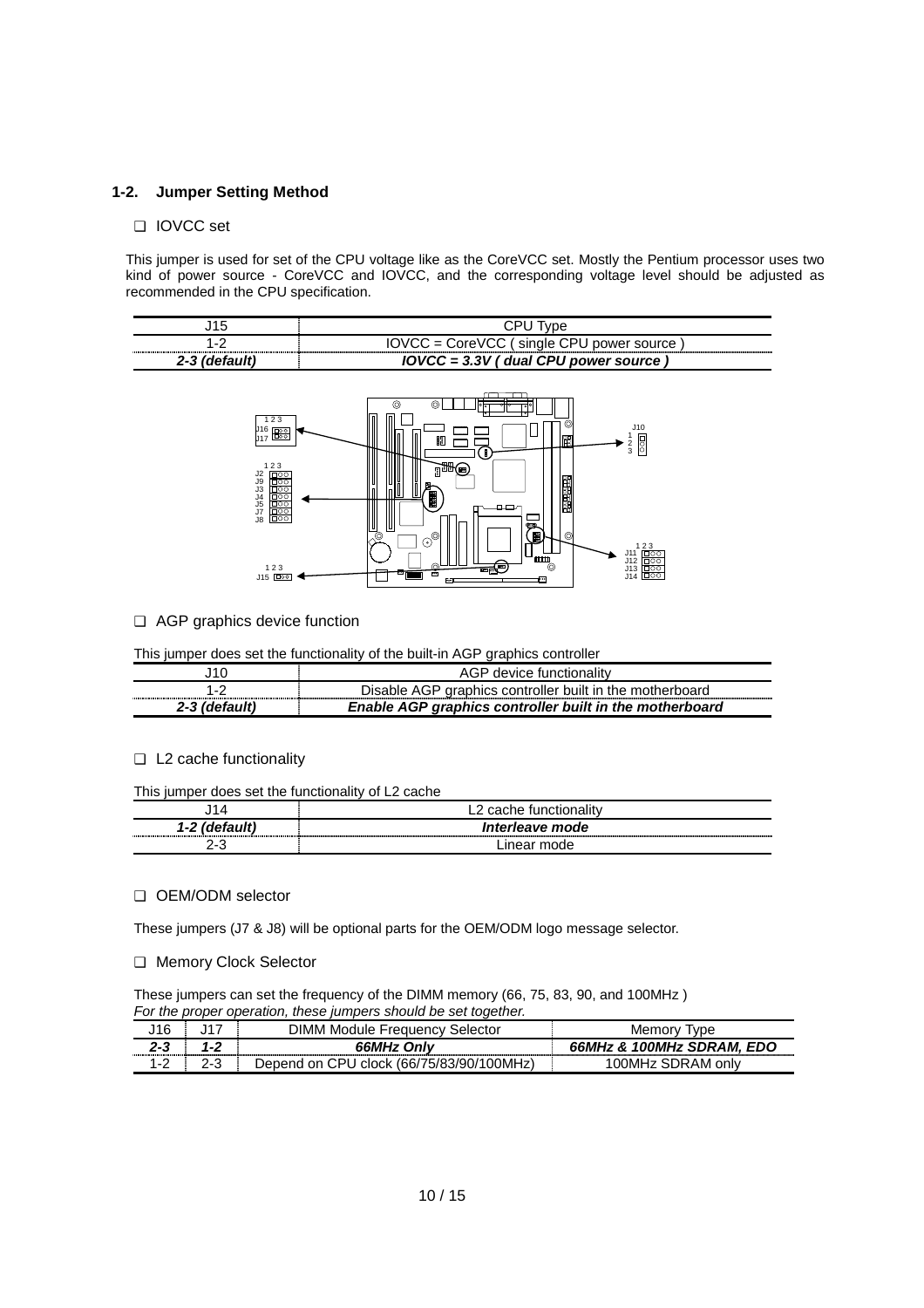#### ❑ CPU frequency set

To set the CPU frequency correctly, the proper combination should be selected in the CPU vendor, type, and the internal speed.

| BF0/BF1/BF2 | ==================> (J11,J12,J13)<br>: Set the bus speed ratio of CPU            |
|-------------|----------------------------------------------------------------------------------|
| FS0/FS1/FS2 | : Set the host clock frequency of the clock generator $\Rightarrow$ (J3, J4, J5) |

HA26/HA27 : Set the ratio between PCI clock and the host clock => (J2,J9)

☞ BF0/BF1/BF2 functionality are different with the CPU vendor.

| CPU Vendor & Type         | Freq. | Bus | Ratio | J3      | J4      | J <sub>5</sub> | J2      | J9      | J11     | J12     | J13             |
|---------------------------|-------|-----|-------|---------|---------|----------------|---------|---------|---------|---------|-----------------|
| Intel P54C 90MHz          | 90    | 60  | 1.5x  | $2 - 3$ | $2 - 3$ | $2 - 3$        | $2 - 3$ | $2 - 3$ | $1 - 2$ | $1 - 2$ | $1 - 2$         |
| Intel P54C 100MHz         | 100   | 66  | 1.5x  | $1 - 2$ | $2 - 3$ | $2 - 3$        | $2 - 3$ | $2 - 3$ | $1 - 2$ | $1 - 2$ | $1 - 2$         |
| Intel P54C 120MHz         | 120   | 60  | 2.0x  | $2 - 3$ | $2 - 3$ | $2 - 3$        | $2 - 3$ | $2 - 3$ | $2 - 3$ | $1 - 2$ | $1-2$           |
| Intel P54C 133MHz         | 133   | 66  | 2.0x  | $1 - 2$ | $2 - 3$ | $2 - 3$        | $2 - 3$ | $2 - 3$ | $2 - 3$ | $1 - 2$ | $1 - 2$         |
| Intel P54C 150MHz         | 150   | 60  | 2.5x  | $2 - 3$ | $2 - 3$ | $2 - 3$        | $2 - 3$ | $2 - 3$ | $2 - 3$ | $2 - 3$ | $\frac{1}{1-2}$ |
| Intel P54C 166MHz         | 166   | 66  | 2.5x  | $1 - 2$ | $2 - 3$ | $2 - 3$        | $2 - 3$ | $2 - 3$ | $2 - 3$ | $2 - 3$ | $1 - 2$         |
| Intel P55C 166MHz         | 166   | 66  | 2.5x  | $1 - 2$ | $2 - 3$ | $2 - 3$        | $2 - 3$ | $2 - 3$ | $2 - 3$ | $2 - 3$ | $1 - 2$         |
| Intel P55C 200MHz         | 200   | 66  | 3.0x  | $1-2$   | $2 - 3$ | $2 - 3$        | $2 - 3$ | $2 - 3$ | $1 - 2$ | $2 - 3$ | $1 - 2$         |
| Intel P55C 233MHz         | 233   | 66  | 3.5x  | $1 - 2$ | $2 - 3$ | $2 - 3$        | $2 - 3$ | $2 - 3$ | $1 - 2$ | $1 - 2$ | $1 - 2$         |
| AMD K5 PR90               | 90    | 60  | 1.5x  | $2 - 3$ | $2 - 3$ | $2 - 3$        | $2 - 3$ | $2 - 3$ | $1 - 2$ | $1 - 2$ | $1-2$           |
| AMD K5 PR100              | 100   | 66  | 1.5x  | $1 - 2$ | $2 - 3$ | $2 - 3$        | $2 - 3$ | $2 - 3$ | $1 - 2$ | $1 - 2$ | $1 - 2$         |
| <b>AMD K5 PR120</b>       | 90    | 60  | 1.5x  | $2 - 3$ | $2 - 3$ | $2 - 3$        | $2 - 3$ | $2 - 3$ | $1 - 2$ | $1 - 2$ | $1 - 2$         |
| AMD K5 PR133              | 100   | 66  | 1.5x  | $1 - 2$ | $2 - 3$ | $2 - 3$        | $2 - 3$ | $2 - 3$ | $1 - 2$ | $1 - 2$ | $1-2$           |
| AMD K6 PR166              | 166   | 66  | 2.5x  | $1 - 2$ | $2 - 3$ | $2 - 3$        | $2 - 3$ | $2 - 3$ | $2 - 3$ | $2 - 3$ | $1 - 2$         |
| AMD K6 PR200              | 200   | 66  | 3.0x  | $1 - 2$ | $2 - 3$ | $2 - 3$        | $2 - 3$ | $2 - 3$ | $1 - 2$ | $2 - 3$ | $1 - 2$         |
| AMD K6 PR233              | 233   | 66  | 3.5x  | $1 - 2$ | $2 - 3$ | $2 - 3$        | $2 - 3$ | $2 - 3$ | $1 - 2$ | $1 - 2$ | $1-2$           |
| AMD K6 PR266              | 266   | 66  | 4.0x  | $1 - 2$ | $2 - 3$ | $2 - 3$        | $2 - 3$ | $2 - 3$ | $2 - 3$ | $1 - 2$ | $2 - 3$         |
| AMD K6 PR300              | 300   | 66  | 4.5x  | $1 - 2$ | $2 - 3$ | $2 - 3$        | $2 - 3$ | $2 - 3$ | $2 - 3$ | $2 - 3$ | $2 - 3$         |
| AMD K6-2 3D PR266         | 266   | 66  | 4.0x  | $1 - 2$ | $2 - 3$ | $2 - 3$        | $2 - 3$ | $2 - 3$ | $2 - 3$ | $1 - 2$ | $2 - 3$         |
| AMD K6-2 300-66           | 300   | 66  | 4.5x  | $1-2$   | $1 - 2$ | $1 - 2$        | $1 - 2$ | $2 - 3$ | $2 - 3$ | $2 - 3$ | $2 - 3$         |
| AMD K6-2 333-66           | 333   | 66  | 5.0x  | $1 - 2$ | $1 - 2$ | $1 - 2$        | $1 - 2$ | $2 - 3$ | $1 - 2$ | $2 - 3$ | $2 - 3$         |
| AMD K6-2 3D PR300         | 300   | 100 | 3.0x  | $1 - 2$ | $1 - 2$ | $1 - 2$        | $1 - 2$ | $2 - 3$ | $1 - 2$ | $2 - 3$ | $1 - 2$         |
| AMD K6-2 3D PR350         | 350   | 100 | 3.5x  | $1 - 2$ | $1 - 2$ | $1 - 2$        | $1 - 2$ | $2 - 3$ | $1 - 2$ | $1 - 2$ | $1 - 2$         |
| IBM/Cyrix 6x86 PR150+     | 120   | 60  | 2.0x  | $2 - 3$ | $2 - 3$ | $2 - 3$        | $2 - 3$ | $2 - 3$ | $2 - 3$ | $1 - 2$ | $1 - 2$         |
| IBM/Cyrix 6x86 PR166+     | 133   | 66  | 2.0x  | $1 - 2$ | $2 - 3$ | $2 - 3$        | $2 - 3$ | $2 - 3$ | $2 - 3$ | $1 - 2$ | $1 - 2$         |
| IBM/Cyrix 6x86MX PR166    | 150   | 60  | 2.5x  | $2 - 3$ | $2 - 3$ | $2 - 3$        | $2 - 3$ | $2 - 3$ | $2 - 3$ | $2 - 3$ | $1 - 2$         |
| IBM/Cyrix 6x86MX PR200    | 166   | 66  | 2.5x  | $1 - 2$ | $2 - 3$ | $2 - 3$        | $2 - 3$ | $2 - 3$ | $2 - 3$ | $2 - 3$ | $1 - 2$         |
| IBM/Cyrix 6x86MX PR233    | 200   | 66  | 3.0x  | $1 - 2$ | $2 - 3$ | $2 - 3$        | $2 - 3$ | $2 - 3$ | $1 - 2$ | $2 - 3$ | $1 - 2$         |
| IBM/Cyrix 6x86MX PR266    | 210   | 60  | 3.5x  | $2 - 3$ | $2 - 3$ | $2 - 3$        | $2 - 3$ | $2 - 3$ | $1 - 2$ | $1 - 2$ | $1 - 2$         |
| IBM/Cyrix M-II PR300      | 233   | 66  | 3.5x  | $1 - 2$ | $2 - 3$ | $2 - 3$        | $2 - 3$ | $2 - 3$ | $1 - 2$ | $1 - 2$ | $1 - 2$         |
| IBM/Cyrix M-II PR333      | 250   | 83  | 3.0x  | $1 - 2$ | $2 - 3$ | $1 - 2$        | $1 - 2$ | $1 - 2$ | $1 - 2$ | $2 - 3$ | $1 - 2$         |
| IBM/Cyrix M-II PR350      | 270   | 90  | 3.0x  | $1 - 2$ | $2 - 3$ | $2 - 3$        | $1 - 2$ | $2 - 3$ | $1-2$   | $2 - 3$ | $1 - 2$         |
| IBM/Cyrix M-II PR366      | 262   | 75  | 3.5x  | $2 - 3$ | $2 - 3$ | $1 - 2$        | $1 - 2$ | $1 - 2$ | $1 - 2$ | $1 - 2$ | $1 - 2$         |
| <b>IDT WinChip C6 180</b> | 180   | 60  | 3.0x  | $2 - 3$ | $2 - 3$ | $2 - 3$        | $2 - 3$ | $2 - 3$ | $1 - 2$ | $2 - 3$ | $1 - 2$         |
| IDT WinChip C6 200        | 200   | 66  | 3.0x  | $1 - 2$ | $2 - 3$ | $2 - 3$        | $2 - 3$ | $2 - 3$ | $1 - 2$ | $2 - 3$ | $1 - 2$         |
| IDT WinChip C6 225        | 225   | 75  | 3.0x  | $2 - 3$ | $2 - 3$ | $1 - 2$        | $1 - 2$ | $1 - 2$ | $1 - 2$ | $2 - 3$ | $1 - 2$         |
| IDT WinChip C6 240        | 240   | 60  | 4.0x  | $2 - 3$ | $2 - 3$ | $2 - 3$        | $2 - 3$ | $2 - 3$ | $2 - 3$ | $1 - 2$ | $2 - 3$         |
| <b>IDT WinChip C6 266</b> | 266   | 66  | 4.0x  | $1 - 2$ | $2 - 3$ | $2 - 3$        | $2 - 3$ | $2 - 3$ | $2 - 3$ | $1 - 2$ | $2 - 3$         |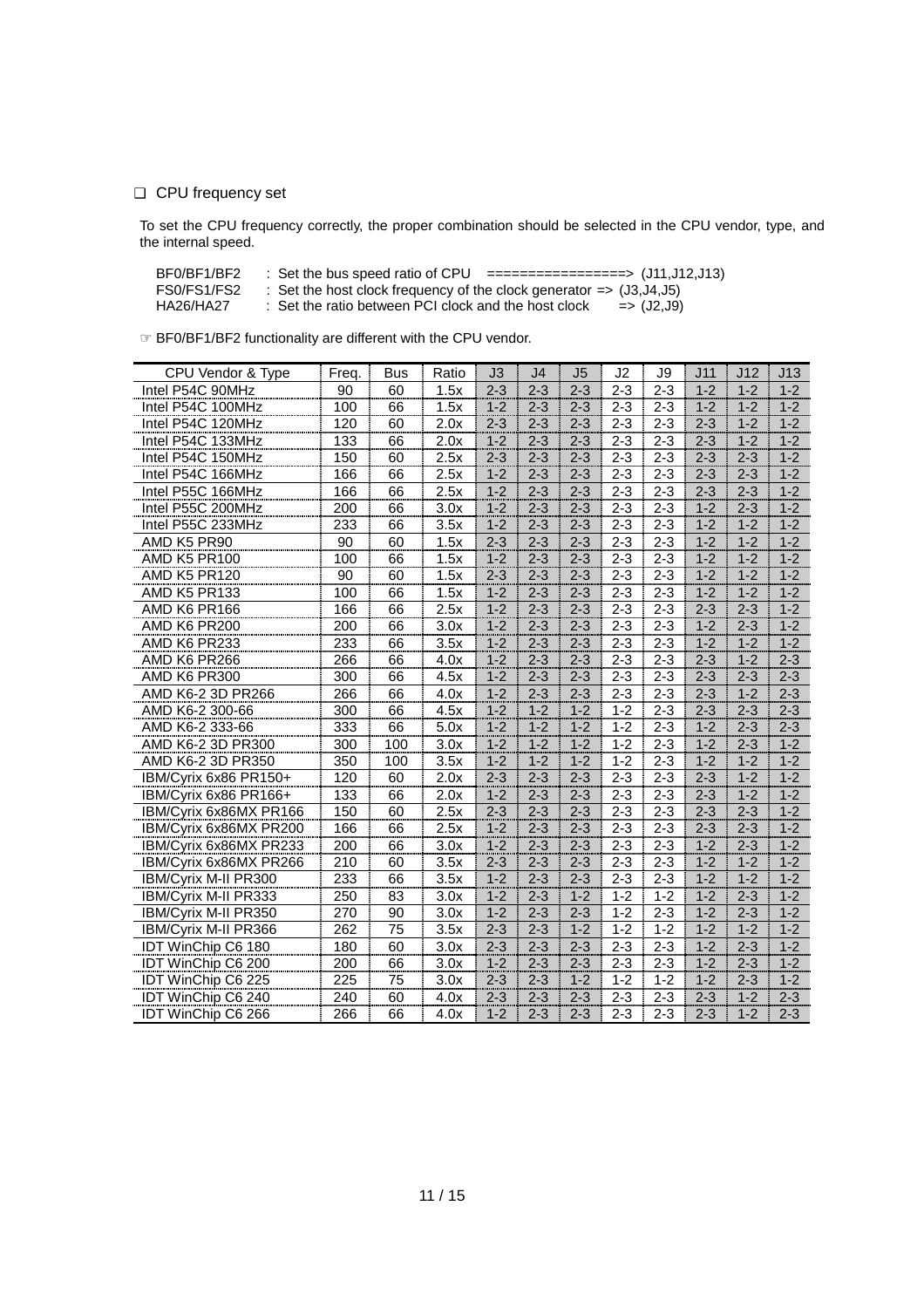### **2. I/O Header Connector Description**

### **2-1. Motherboard Internal Connector**



|                 | Pin number                  | Signal description |
|-----------------|-----------------------------|--------------------|
| 123             |                             | GND                |
| $\boxed{ }$     |                             | <b>FAN power</b>   |
| CN <sub>2</sub> |                             | Tachometer (speed) |
|                 |                             |                    |
|                 |                             |                    |
|                 | Pin number                  | Signal description |
| 123             |                             | GND                |
|                 | --------------------------- | $+12V$             |

❑ Chassis FAN connector (CN28)

| ົ              | Pin number                            | <i>dnai</i><br>description |
|----------------|---------------------------------------|----------------------------|
| $\Box$ $\circ$ | ,,,,,,,,,,                            |                            |
|                | ------------------------------------- | <b>FAN</b> control         |
|                | --------------                        | (Speed)<br>Iachometer      |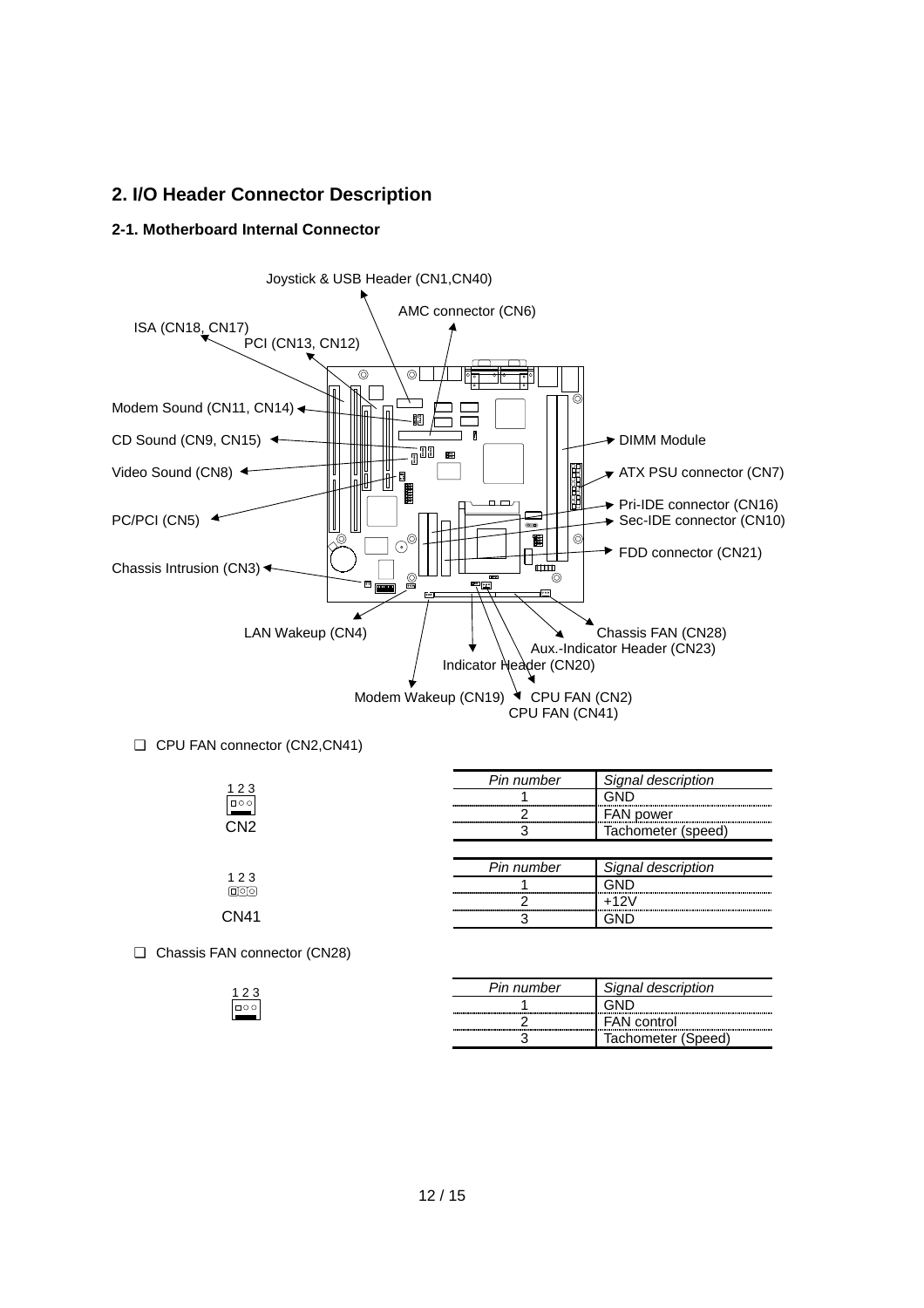#### ❑ PC/PCI connector (CN5)

## 2 4 6 1 3 5

❑ Joystick connector (CN1,CN40)

| 3187654321                 |         |  |  |  |  |  |  |
|----------------------------|---------|--|--|--|--|--|--|
|                            | 0000000 |  |  |  |  |  |  |
| 4 2 16 15 14 13 12 11 10 9 |         |  |  |  |  |  |  |

|          | Signal description | Signal description |
|----------|--------------------|--------------------|
|          |                    |                    |
| -------- |                    |                    |
|          |                    |                    |

|                                | Signal description   |                           | Signal description |
|--------------------------------|----------------------|---------------------------|--------------------|
|                                |                      |                           |                    |
|                                |                      |                           |                    |
|                                |                      |                           |                    |
| ,,,,,,,,,,,,,,,,,,,,,,,,,,,,,, |                      | ,,,,,,,,,,,,,,,,,,,,,     |                    |
|                                |                      | ------------<br>--------- |                    |
|                                |                      | <br>                      |                    |
|                                |                      | ------------------        |                    |
|                                |                      |                           |                    |
|                                |                      |                           | Positive DATA      |
| ◠                              | <b>Negative DATA</b> |                           |                    |

#### ❑ Video Sound (CN8) 1 2 3 4

| v |
|---|
|   |

| Signal description | <b>Din</b> | Signal description |
|--------------------|------------|--------------------|
| ound               | ◠<br>۰.    |                    |
|                    |            | Sound              |

❑ Modem Sound (CN11, CN14)

| 23<br>4      |  |  |
|--------------|--|--|
| $\circ$<br>с |  |  |
| Δ            |  |  |

 $\begin{array}{|c|c|}\n 1 & 2 & 3 & 4 \\
\hline\n 0 & 0 & 0 & 0\n\end{array}$ CN11

| Pin | Signal description              | <b>Din</b> | Signal description |
|-----|---------------------------------|------------|--------------------|
|     |                                 |            |                    |
|     | <br>--------------------------- |            |                    |
| ╭   |                                 |            |                    |

| Pin | Signal description | Pin | Signal description |
|-----|--------------------|-----|--------------------|
|     |                    |     |                    |
|     |                    |     |                    |

❑ CD Sound (CN9, CN15)

| 1234           |  |  |  |  |
|----------------|--|--|--|--|
|                |  |  |  |  |
| ATAPI CD (CN9) |  |  |  |  |

| 1234              |
|-------------------|
| (क्ल्ज़)          |
| Mitsumi CD (CN15) |

| Pin | Signal description | Pin | Signal description |
|-----|--------------------|-----|--------------------|
|     | Left Sound         |     |                    |
|     |                    |     | <b>Right Sound</b> |
|     |                    |     |                    |

| Dir | qnal description | 'n                          | Signal description |
|-----|------------------|-----------------------------|--------------------|
|     |                  | -------------<br>---------- |                    |
|     |                  |                             |                    |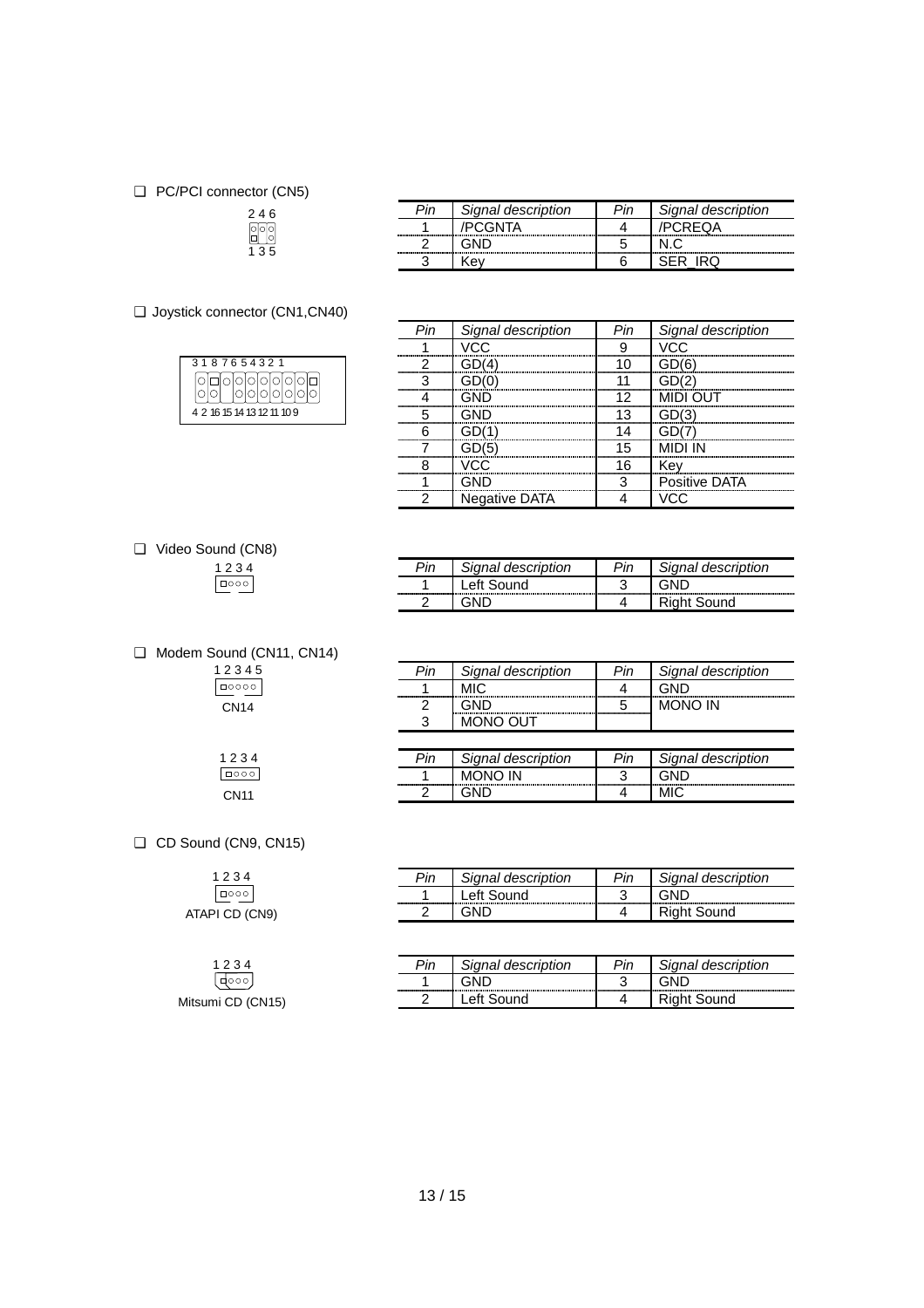## ❑ LAN Wakeup (CN4)  $1234$

| יים | ignal description | ın | Signal description |
|-----|-------------------|----|--------------------|
|     |                   |    |                    |
|     |                   |    |                    |

#### ❑ Modem Wakeup (CN19)

| 1234     |  |  |
|----------|--|--|
| I nooo I |  |  |

| Pin                          | วิignal description | ⊳in | Signal description |
|------------------------------|---------------------|-----|--------------------|
| ,,,,,,,,,,,,,,,,,,,,,,,,,,,, | Modem Rina          |     |                    |
|                              |                     |     |                    |

#### ❑ Indicator Header (CN20)

1 2 3 5 6 8 9 11 12 13 14 15 16 17 19 20 21 22

PWR HDD DC SW IrDA Speaker

| Pin | Signal description     | Pin    | Signal description |
|-----|------------------------|--------|--------------------|
|     | VCC.                   | 10     |                    |
|     | PM indicator signal    | 13     | IRTX               |
|     | GND                    | .<br>. | VCC.               |
|     | Kev                    | 15     | IRSFI              |
|     | VCC.                   | 16<br> | N.C                |
|     | HDD access signal      |        | GND                |
|     | Kev                    | 18     | Kev                |
|     | Power-ON switch signal | 19     | ممار               |
|     | GND                    | 20     |                    |
|     | Kev                    | 21     | N C                |
|     | IRR X                  | 22     | Speaker signal     |